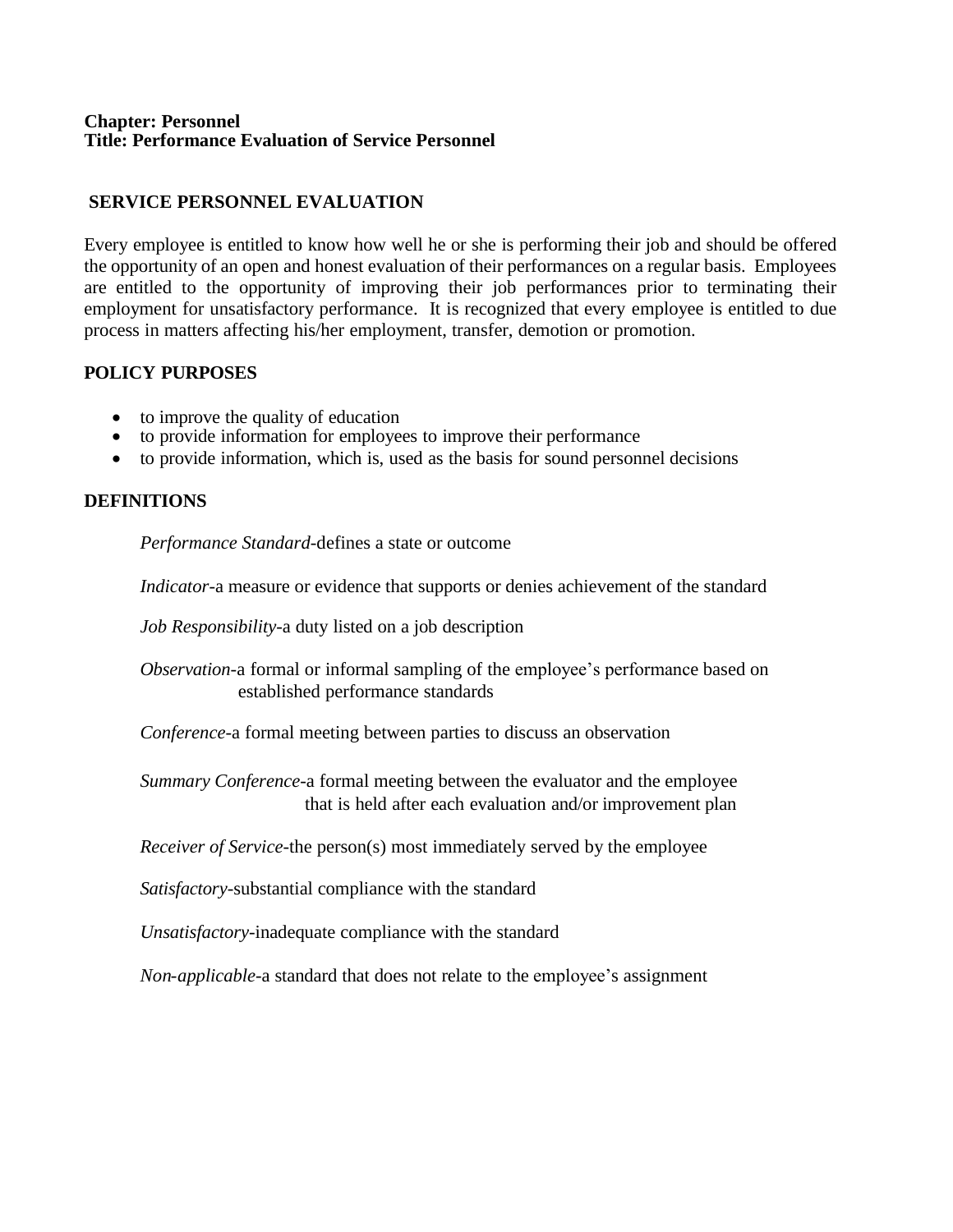## **PRINCIPLES OF OPERATION**

An administrator shall evaluate every employee.

Employees with five (5) or more years of experience that have not received an unsatisfactory evaluation will be evaluated at least once (1) every year by June 1 of the evaluation year.

- An employee may request in writing an evaluation more frequently than once (1) every year.
- Employees with 0-4 years of experience will be evaluated at least twice (2) annually by June 1.
- Substitute employees, tenured and probationary, shall be evaluated annually.
- An employee who has an extra-curricular assignment will be evaluated at least once annually.
- An employee who has served in a temporary reassignment in the summer will be evaluated at least once in the summer.
- Evaluations shall reflect information contained in the documented observations.
- Items not recorded in an observation may be included in the observation report if such items have previously been called to the employee's attention and continue to occur.
- Written instruments adopted by the Board, shall be utilized in the evaluation process.

## **OBSERVATIONS**

- All observations of an employee shall be conducted openly with knowledge of said employee and may occur at any time.
- Employees with five (5) years of experience or more will have a minimum of one observation per evaluation.
- Employees with 0-4 years of experience will have a minimum of two  $(2)$ observations for each evaluation.
- The employee will receive a written observation report within five (5) working days on the prescribed form each time he/she is formally observed.
- The evaluator or the employee may request a conference prior to and/or following an observation.
- An employee may request an observation at any time.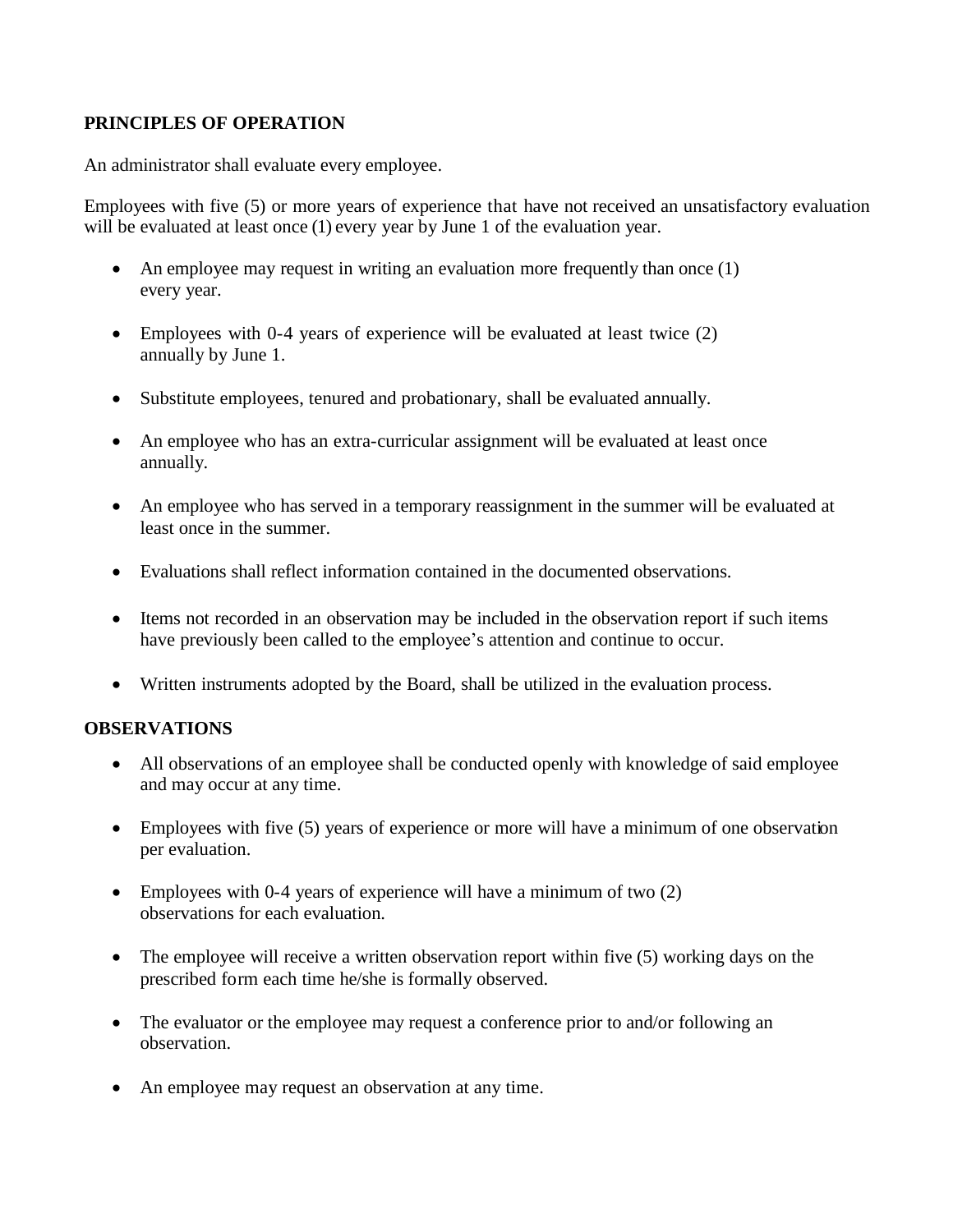## **EMPLOYEE RIGHTS**

The employee has a right to:

- include a written statement as an addendum to the evaluation
- receive an improvement plan when his/her evaluation does not meet performance standards
- use current grievance procedures when the evaluation policy and related administrative procedures are in question

## **ADMINISTRATOR'S RESPONSIBILITIES**

The administrator shall retain the decision-making authority with respect to the final disposition of the evaluation.

He/she shall be responsible for:

- orienting each employee about the evaluation process and instruments
- designating who will conduct the employees' evaluations
- conducting an improvement plan when the employee does not meet standards unless, in the alternative, the employee elects an improvement team
- a written improvement plan shall consist of the following:
	- a. statement of the deficiency
	- b. plan of assistance that includes specific action to be taken by the employee, sources of of assistance, personnel to be involved, and timelines to be observed
	- c. monitoring system
	- d. statement of recommendations to be made if standards are not met
- reviewing the results of any improvement plan
- recommending to his/her administrator all personnel decision
- scheduling a summary conference between the evaluator and the employee to be held after each evaluation and/or improvement plan
- informing each employee of his/her rights in the evaluation process, and how to raise objections to the evaluation